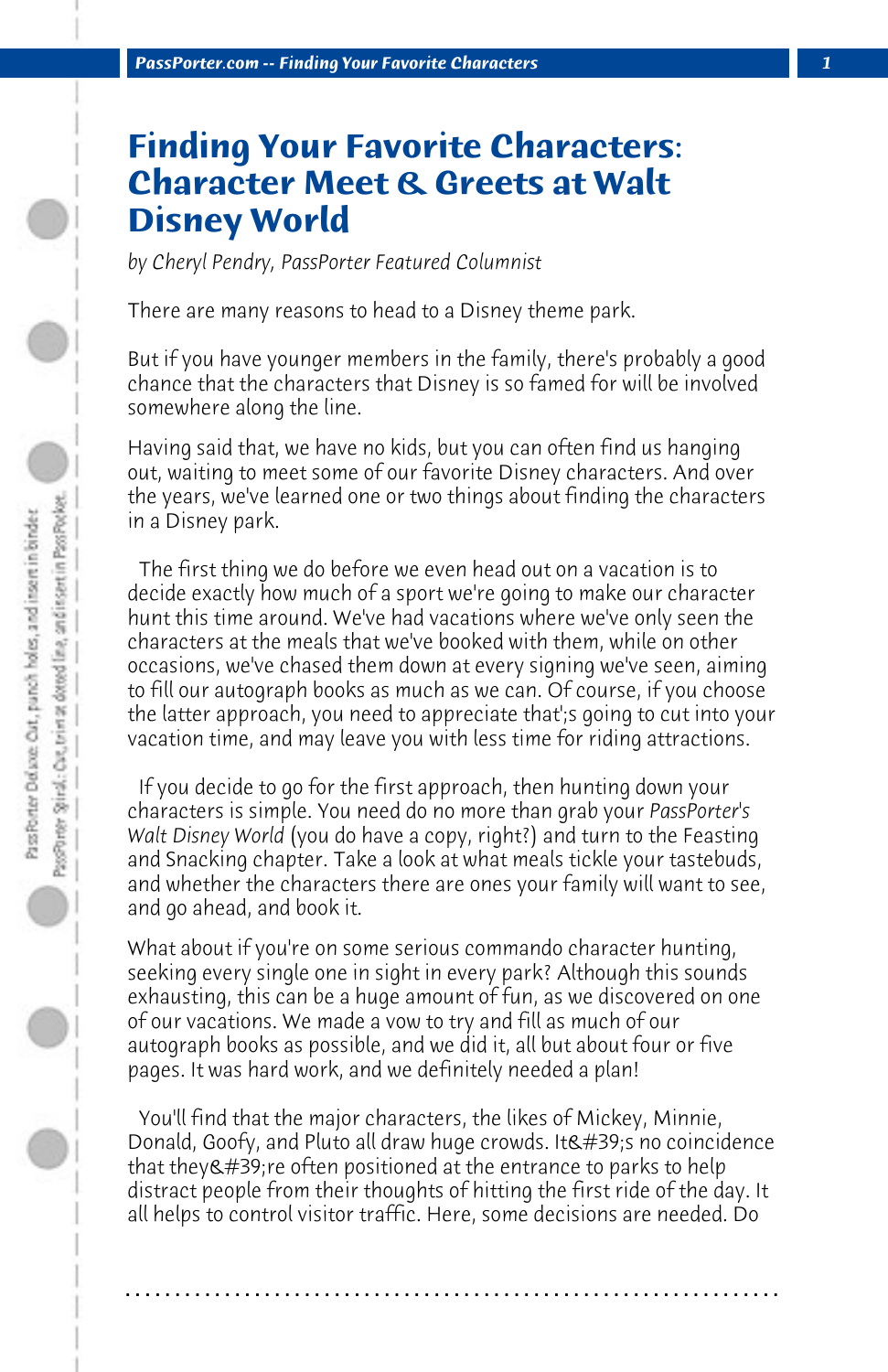*PassPorter.com -- Finding Your Favorite Characters (continued) 2*

you want to enjoy Soarin' or Expedition Everest with little or no wait? If so, you need to hit them early on or grab FASTPASSes. If not, then you can enjoy some character time.

Pick your lines carefully, and if they 're all pretty long, then think about whether you all want to be in the photo. If not, then you can always split up.

Don't assume that the character meet [and greets, such as t](http://wdwent.com/)he ones in Town Square, Future World in Epcot or the Character Landing in Animal Kingdom will be mobbed. We've found exceptionally short waits at all of these locations. It &  $\#39$ ; worth taking a look. Where there's a line for more than one set of characters, then sometimes you'll find one line is very long, while another is pretty short. While the princesses were mobbed, the last time we visited Town Square, we saw Mickey and Minnie with only a five minute wait.

 Keep your eyes peeled for characters, and learn where they hang out. They can be devious sometimes! While much of the time they will be obvious, we' ve found Aladdin and his friends hidden away at the back of Epcot's Morocco, Buzz Lightyear and Woody at the entrance to Tomorrowland, and even the Queen of Hearts wandering around in the walkway behind the Epcot Character Spot.

If you want to get a heads up, then check out Steve Soares $\&$ #39; excellent website, or ask when you arrive at a park. These days, character hunting is so much easier, with details printed of where you can find them, and when. If you don't see your favorite on the list, it's still worth double checking, as things can change. As soon as you've got those details, make sure you're in line before your chosen character comes out. Trust me, once they're out, everyone will make a beeline for them, and you don $\&$ #39;t want to join the line, just to be told by a Cast Member that the queue has been closed ahead of you. We've had that happen to us on many occasions, and it's not a good position to be in, particularly if you have a child with you and you have to explain to them that you can't see Princess Aurora, Stitch, or Chip and Dale.

 It's also worth knowing that the characters come out in different garb, depending on the season. During the holidays, you'll often find them dressed up for Yule. One of my favorite memories is of Donald in his seasonal lumberjack outfit, while we were also lucky enough to snag Belle on a cold day close to Christmas in her beautiful (and no doubt warm!) red dress, which was a rare and wonderful photo opportunity for me. Don't forget that, as a Christmas treat, the characters may also visit the on-site resorts, most commonly the deluxe ones.

**. . . . . . . . . . . . . . . . . . . . . . . . . . . . . . . . . . . . . . . . . . . . . . . . . . . . . . . . . . . . . . . . . .**